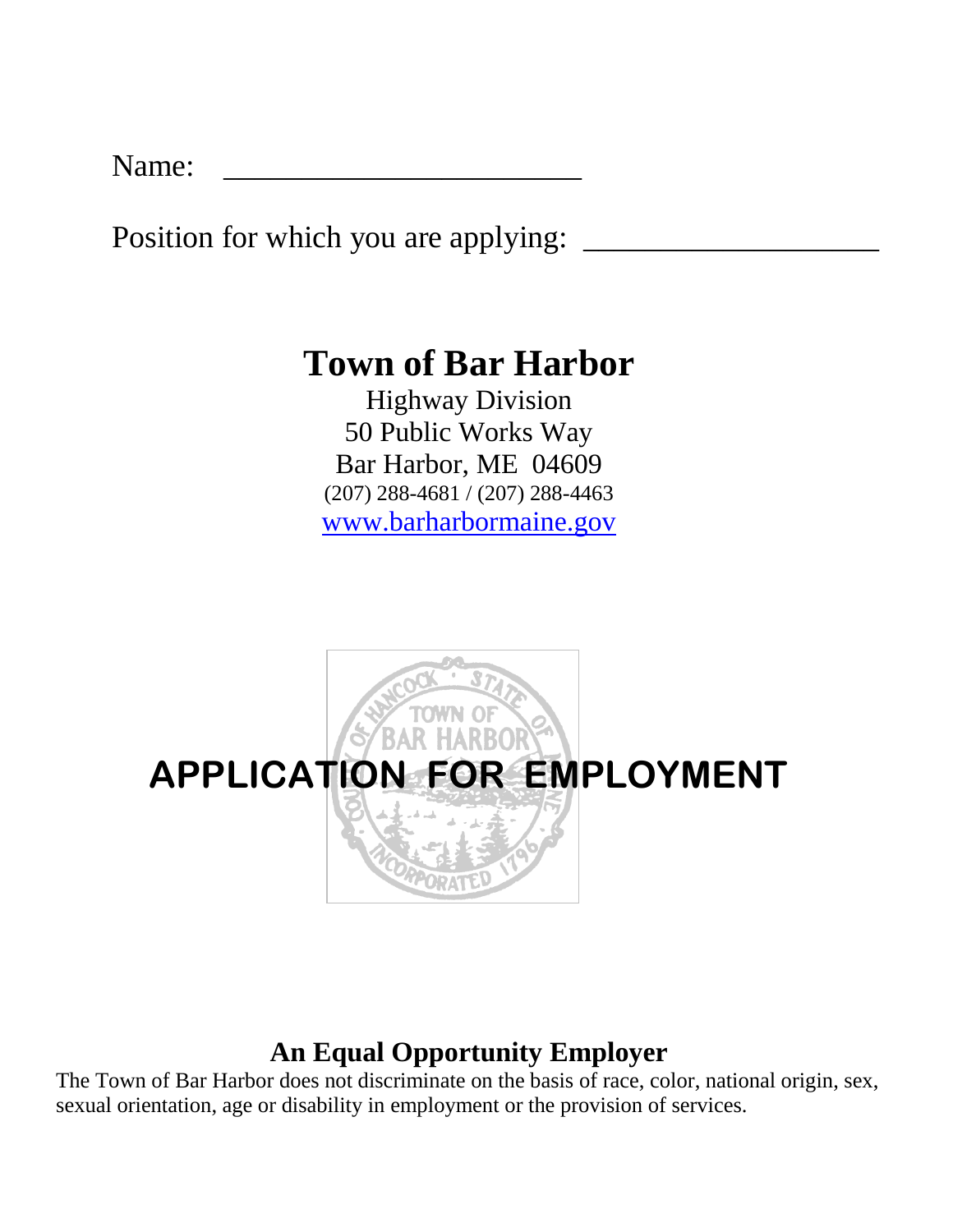### Town of Bar Harbor, Maine – **APPLICATION FOR EMPLOYMENT**

**Please fill out all questions. Use fourth page if more space is required for any item.**

|                                                                                               | NAME: _______________                                                                                                                                                                                                             |                                        |                          |                        |        |       | DATE: the contract of the contract of the contract of the contract of the contract of the contract of the contract of the contract of the contract of the contract of the contract of the contract of the contract of the cont |  |  |  |
|-----------------------------------------------------------------------------------------------|-----------------------------------------------------------------------------------------------------------------------------------------------------------------------------------------------------------------------------------|----------------------------------------|--------------------------|------------------------|--------|-------|--------------------------------------------------------------------------------------------------------------------------------------------------------------------------------------------------------------------------------|--|--|--|
|                                                                                               |                                                                                                                                                                                                                                   | Last                                   | First                    |                        | Middle |       |                                                                                                                                                                                                                                |  |  |  |
|                                                                                               |                                                                                                                                                                                                                                   |                                        |                          |                        |        |       |                                                                                                                                                                                                                                |  |  |  |
|                                                                                               |                                                                                                                                                                                                                                   |                                        |                          |                        | City   | State | Zip                                                                                                                                                                                                                            |  |  |  |
|                                                                                               |                                                                                                                                                                                                                                   |                                        |                          |                        |        |       |                                                                                                                                                                                                                                |  |  |  |
|                                                                                               | WORK TELEPHONE: $\sqrt{N}$ MAY WE CONTACT YOU AT WORK? $\Box$ YES $\Box$ NO                                                                                                                                                       |                                        |                          |                        |        |       |                                                                                                                                                                                                                                |  |  |  |
| $\blacktriangleleft$<br>Z<br>$\overline{\mathbf{o}}$<br>$\boldsymbol{\omega}$<br>R<br>ш<br>Δ. | CELL PHONE: ___________________________________ EMAIL ADDRESS (OPTIONAL): __________________________                                                                                                                              |                                        |                          |                        |        |       |                                                                                                                                                                                                                                |  |  |  |
|                                                                                               | Were you ever convicted by a court of an offense other than a traffic violation? $\Box$ YES $\Box$ NO If yes, give details.                                                                                                       |                                        |                          |                        |        |       |                                                                                                                                                                                                                                |  |  |  |
|                                                                                               | Are you age 18 or older? $\Box$ YES $\Box$ NO<br>Are you eligible to be lawfully employed in the United States? $\Box$ YES $\Box$ NO<br>(Proof of citizenship or immigration status will be required upon employment.)            |                                        |                          |                        |        |       |                                                                                                                                                                                                                                |  |  |  |
|                                                                                               |                                                                                                                                                                                                                                   |                                        |                          |                        |        |       |                                                                                                                                                                                                                                |  |  |  |
|                                                                                               | List any family members presently employed by the Town of Bar Harbor (including spouse, parents, children, siblings,<br>uncles, aunts, nephews, nieces and any of the same related as in-laws, step-relations or half-relations). |                                        |                          |                        |        |       |                                                                                                                                                                                                                                |  |  |  |
|                                                                                               |                                                                                                                                                                                                                                   |                                        |                          |                        |        |       |                                                                                                                                                                                                                                |  |  |  |
| ≻<br>R<br>⋖<br>М                                                                              | Military Record: Are you a Veteran?                                                                                                                                                                                               | Honorable Discharge?                   | $\Box$ YES<br>$\Box$ YES | <b>NO</b><br><b>NO</b> |        |       |                                                                                                                                                                                                                                |  |  |  |
|                                                                                               |                                                                                                                                                                                                                                   |                                        |                          |                        |        |       |                                                                                                                                                                                                                                |  |  |  |
|                                                                                               |                                                                                                                                                                                                                                   | Dates of Service:                      |                          |                        |        |       |                                                                                                                                                                                                                                |  |  |  |
|                                                                                               |                                                                                                                                                                                                                                   |                                        |                          |                        |        |       |                                                                                                                                                                                                                                |  |  |  |
|                                                                                               |                                                                                                                                                                                                                                   |                                        |                          |                        |        |       |                                                                                                                                                                                                                                |  |  |  |
|                                                                                               | Name and Location of Schools:                                                                                                                                                                                                     |                                        |                          |                        |        |       |                                                                                                                                                                                                                                |  |  |  |
|                                                                                               |                                                                                                                                                                                                                                   |                                        |                          |                        |        |       |                                                                                                                                                                                                                                |  |  |  |
| N                                                                                             |                                                                                                                                                                                                                                   | Did you graduate? □ YES □ NO           |                          |                        |        |       |                                                                                                                                                                                                                                |  |  |  |
| $\overline{0}$                                                                                |                                                                                                                                                                                                                                   |                                        |                          |                        |        |       |                                                                                                                                                                                                                                |  |  |  |
| $\vdash$<br>$\blacktriangleleft$                                                              |                                                                                                                                                                                                                                   |                                        |                          |                        |        |       |                                                                                                                                                                                                                                |  |  |  |
| $\mathbf C$<br>D                                                                              |                                                                                                                                                                                                                                   | Did you graduate? $\Box$ YES $\Box$ NO |                          |                        |        |       |                                                                                                                                                                                                                                |  |  |  |
| D                                                                                             | Graduate Study, Business, Correspondence or Trade School Courses - Describe: _________________________________                                                                                                                    |                                        |                          |                        |        |       |                                                                                                                                                                                                                                |  |  |  |
| ш                                                                                             |                                                                                                                                                                                                                                   |                                        |                          |                        |        |       |                                                                                                                                                                                                                                |  |  |  |
|                                                                                               |                                                                                                                                                                                                                                   |                                        |                          |                        |        |       |                                                                                                                                                                                                                                |  |  |  |
|                                                                                               |                                                                                                                                                                                                                                   |                                        |                          |                        |        |       | <b>Continued on next page</b>                                                                                                                                                                                                  |  |  |  |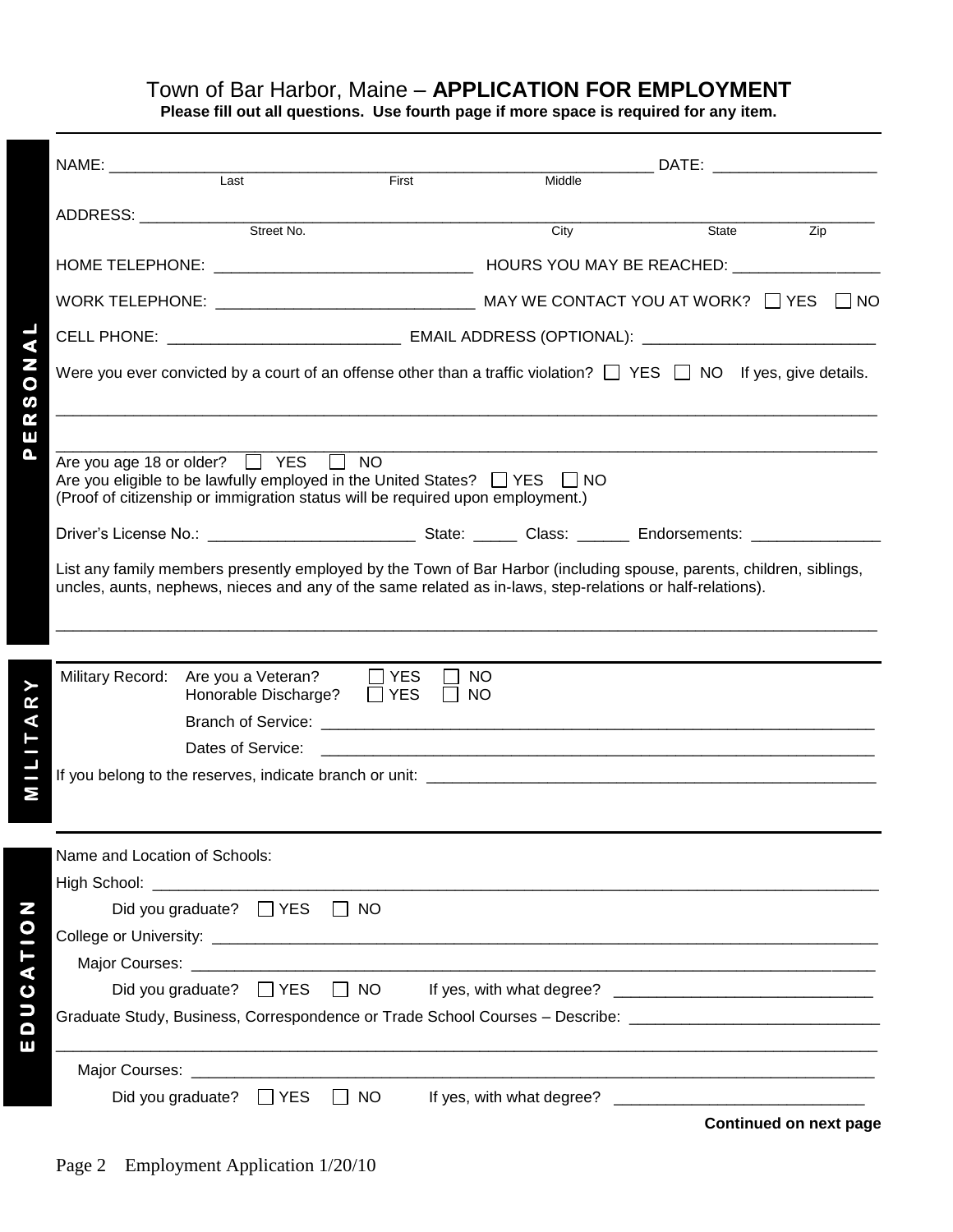#### List below your last three jobs; begin with your present or most recent position. List relevant activities. **FIRST or PRESENT:**

|                                                                                                                                      | Address                                      |                     | City | State                                           | Telephone                           |
|--------------------------------------------------------------------------------------------------------------------------------------|----------------------------------------------|---------------------|------|-------------------------------------------------|-------------------------------------|
| Dates of Employment -                                                                                                                | From: _____________/ ______________<br>Month | Year                |      | $\mathsf{To:}\quad \_\_\_\_\_\_\_\_\_$<br>Month | $\overline{\phantom{a}}$<br>Year    |
|                                                                                                                                      |                                              |                     |      |                                                 |                                     |
|                                                                                                                                      |                                              |                     |      |                                                 |                                     |
|                                                                                                                                      |                                              |                     |      |                                                 |                                     |
|                                                                                                                                      |                                              |                     |      |                                                 |                                     |
| Reason for Leaving: __________________<br>May we contact your current employer?                                                      | $\Box$ YES                                   | $\Box$<br><b>NO</b> |      |                                                 |                                     |
| <b>SECOND:</b>                                                                                                                       |                                              |                     |      |                                                 |                                     |
| Employer's Address: ______________                                                                                                   |                                              |                     |      |                                                 |                                     |
|                                                                                                                                      | Address                                      |                     | City | State                                           | Telephone                           |
|                                                                                                                                      | Month                                        | Year                |      | Month                                           | Year                                |
|                                                                                                                                      |                                              |                     |      |                                                 |                                     |
|                                                                                                                                      |                                              |                     |      |                                                 |                                     |
|                                                                                                                                      |                                              |                     |      |                                                 |                                     |
|                                                                                                                                      |                                              |                     |      |                                                 |                                     |
|                                                                                                                                      |                                              |                     |      |                                                 |                                     |
| THIRD:                                                                                                                               |                                              |                     |      |                                                 |                                     |
| Employer's Address: __________                                                                                                       |                                              |                     |      |                                                 |                                     |
|                                                                                                                                      | Address                                      |                     | City | State                                           | Telephone                           |
| Dates of Employment -                                                                                                                | From:                                        |                     | To:  |                                                 |                                     |
|                                                                                                                                      | Month                                        | Year                |      | Month                                           | Year                                |
| Position Title:                                                                                                                      |                                              |                     |      |                                                 | Salary/Hourly: ____________________ |
|                                                                                                                                      |                                              |                     |      |                                                 |                                     |
|                                                                                                                                      |                                              |                     |      |                                                 |                                     |
| Reason for Leaving: _                                                                                                                |                                              |                     |      |                                                 |                                     |
| Give names and contact information of three persons not related to you who are thoroughly acquainted with your<br>abilities.<br>Name |                                              | Address             |      | Telephone                                       | Business/Profession                 |

REFERENCES

**Continued on next page**